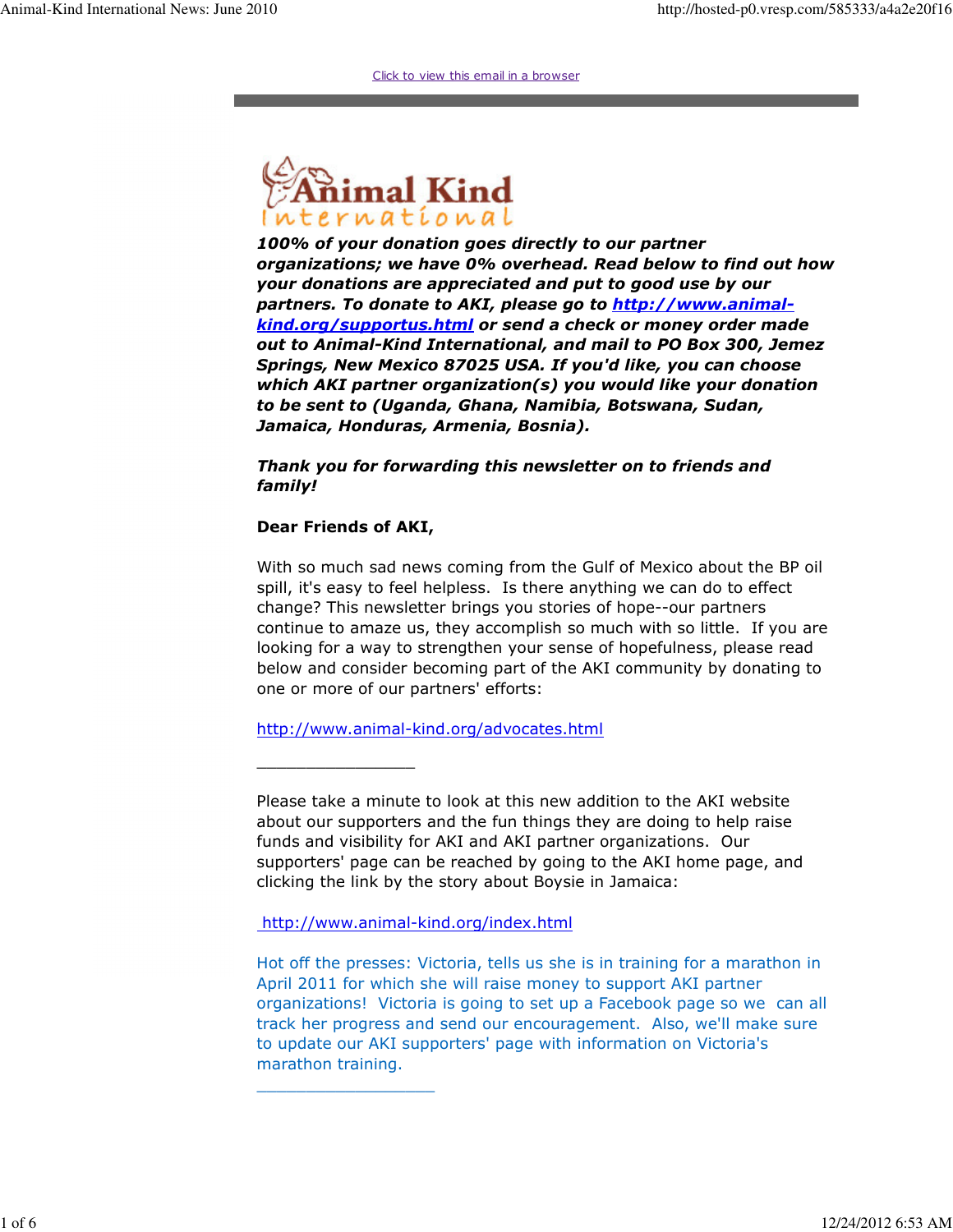Dogs seem to dominate news stories about animals. Too often, cats take a back seat to dogs. Not in this edition of the AKI newsletter! Below we bring you cat stories from our AKI partner organizations.

Deborah with Kingston Community Animal Welfare sent this picture and story about a kitty family she is helping.



This is a family of cats that were thrown over the walls of a prison near the bank where I work in Kingston. One of the boys who helps me with the dogs picked them up. He says they throw them all the time! I didn't know! By the time you read this, the mama kitty will be spayed, and I'll get those kittens soon too. And now that I know people dump cats here, I hope to be able to help many more--I'll be able to get them food, spay/neuter them, and find them permanent homes. Thanks AKI for helping me buy food for mama and those kitties--they sure are looking healthy.

And yes! that is Deborah behind those dark sunglasses.

\_\_\_\_\_\_\_\_\_\_\_\_\_

Pilar with Helping Hands for Hounds of Honduras told us about the 4 cats she currently has at her sanctuary. They are all males, all have been neutered, and AKI has helped with their care.

Tiger is a gray-striped tabby who was abandoned in a cardboard box at the university when about a month old. A student heard a noise and rescued the kittens. All were adopted except Tiger since he had a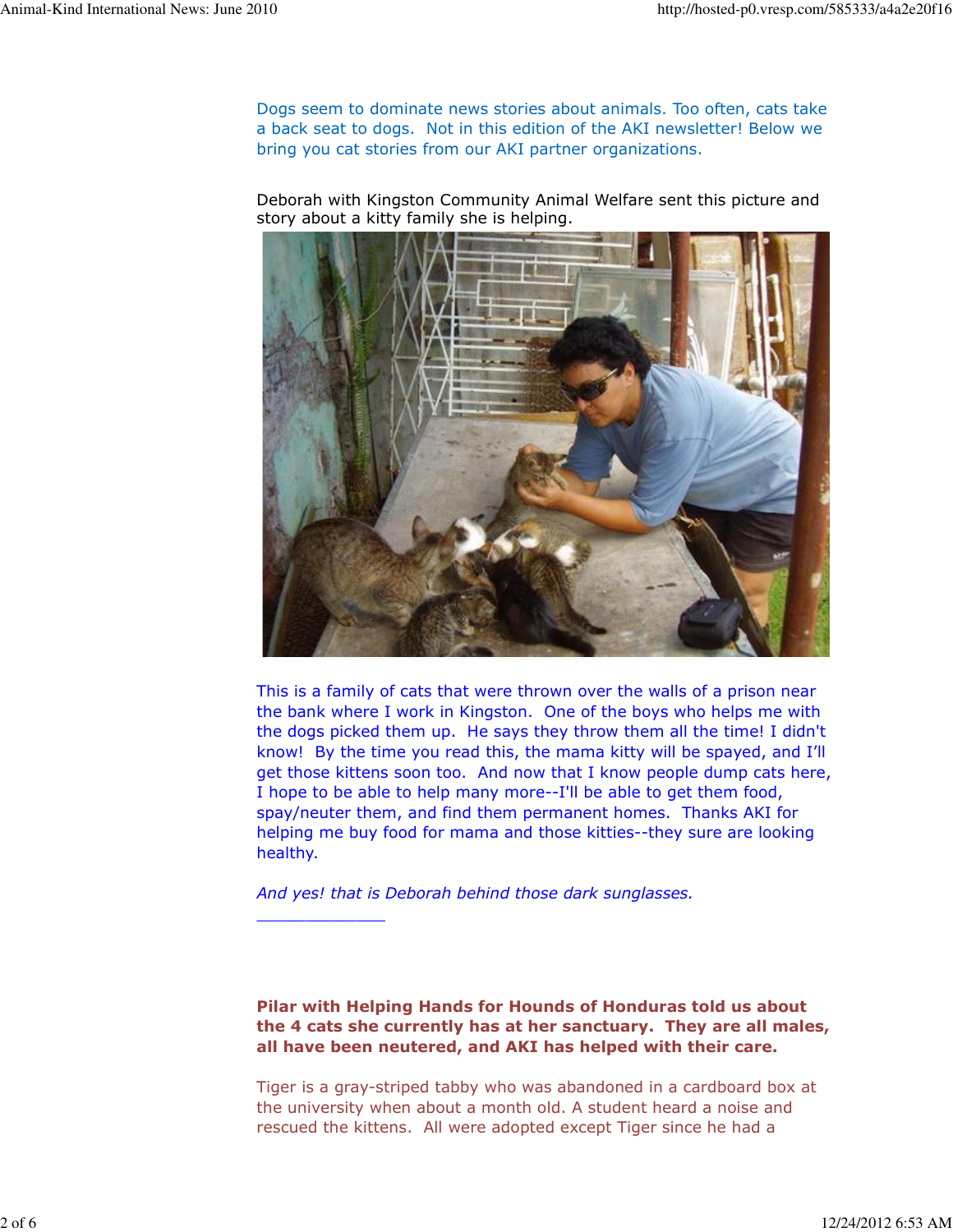collapsed intestine with part of his large intestine outside, flies and messy and smelly! Finally after several trips to the vet, reintroducing little by little the intestine, he is fine and has been here about 4 years.

Polito was thrown down a storm drain and was extremely thin and full of fleas when I pulled him out. He is now beautiful with big yellow eyes. He looks like he is half asleep most of the time and is best buddies with Tommy. He spends most of his time with my neighbor, Letty, and follows her everywhere she goes like a puppy. In fact her two daughters look for Polito to figure out where their mom is.

Tommy is a black and white cat who is extremely friendly and laid back. He was left as a tiny kitten, thin and full of fleas in a parking lot for taxis, where he was meowing and meowing while I was rescuing a very sick dog. I asked the taxi drivers and they said someone had dumped him there so I picked him up. He loves everybody and plays constantly with Polito and Barack, a rescued puppy, who lives with Letty right now. He lets anyone pick him up and then flops on his back to have his tummy rubbed. Both he and Polito have been here about 3 years.

Midnight is pitch-black and has beautiful yellow-green eyes. He is a sweetheart and has been here about 5 years. I rescued him after he and his brother were orphaned at 5 or 6 days old when their mother was poisoned along with lots of other dogs and cats at the university. They were both covered in maggots and very sick and weak. The brother died the next day, but I bought a baby bottle and gave it to Medianoche (Midnight) every two or three hours until he could eat on his own. He is sweet and lovable with me but standoffish with others.

A young volunteer at the Uganda Society for the Protection & Care of Animals shelter, Elvis, is a budding photographer. He's trying his hand at animal photos and sent us some beautiful kitty photos from the USPCA shelter, The Haven. To see more of Elvis's photos, go to

## http://www.animal-kind.org/ugandaadvocate.html

And we thank Elvis's sister, Suzanna, for the information about the kitties and for all the great work she does at The Haven to socialize the dogs and cats, and make them feel safe and loved! AKI sends the USPCA financial support and supplies to help care for the cats and dogs at The Haven.



\_\_\_\_\_\_\_\_\_\_\_\_\_\_\_

This is Blackie- she was abandoned by her

Italian owners at the Haven. She is a very loving cat and likes to play with anything that can make a sound. She will only do this when she feels like it and when she thinks she is alone.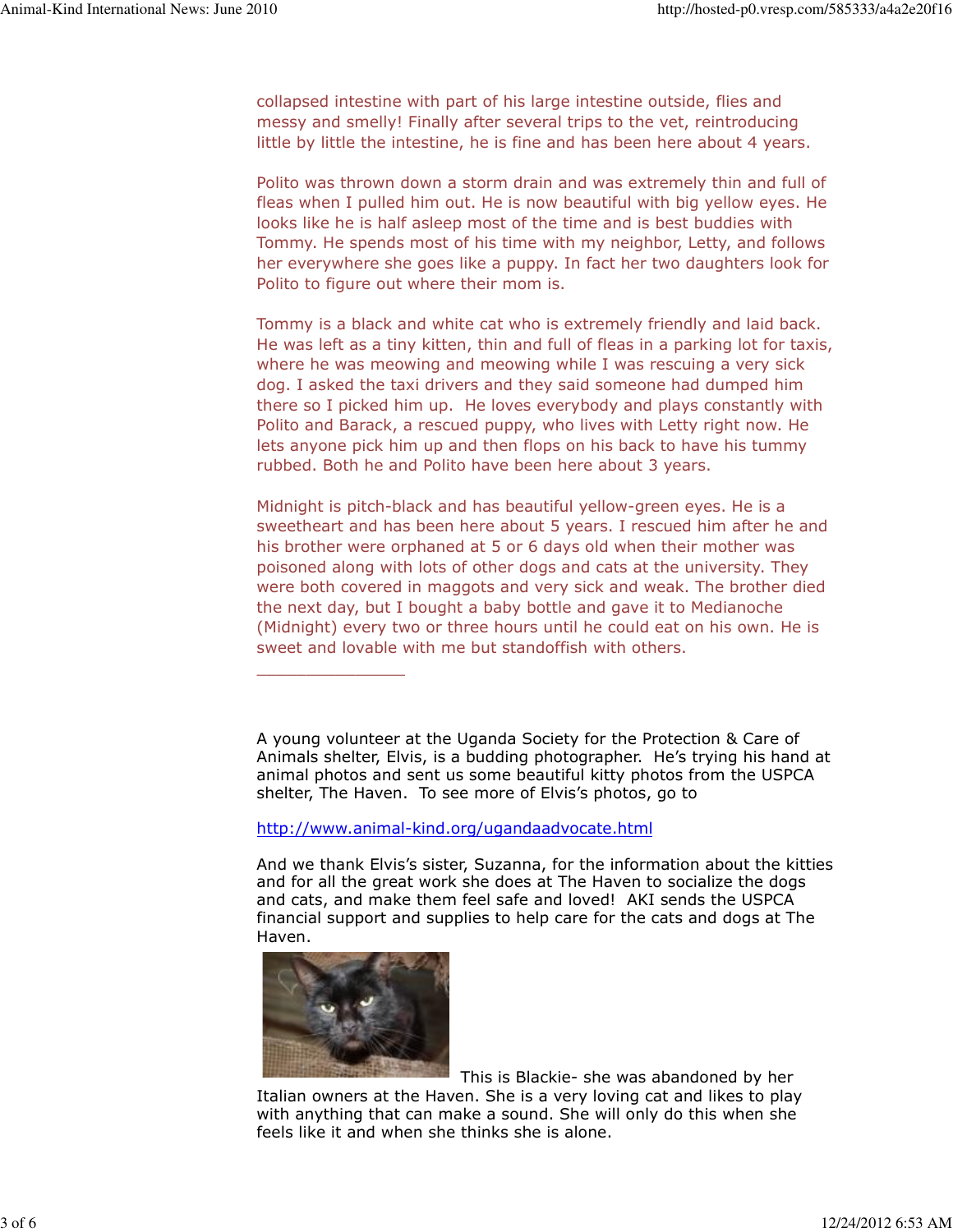

Kittie cat- She is sweet and bouncy. She gets on with any kitten that is put in the cattery.

Momi is the mother to five kittens (she was pregnant when she arrived at The Haven) that she has raised well and even has taken on four from another cat. She is a sweetheart. A little shy at first but than she will start to rub up on you within minutes.



 $\overline{\phantom{a}}$  , we can also the contract of  $\overline{\phantom{a}}$ 

In Orasje, where we have our home-base shelter, a young woman lives there and cares for the street cats in town. Most of the time she has a few around the house and some inside who need extra care. She is called Vedrana, and she is a very sweet and devoted girl.

Suze from Bosnia Animal Foundation sent us Fritz's Story. AKI sends financial support, sutures for spay/neuter and other surgeries, and supplies to use at BAF-supported animal shelters and during BAF spay/neuter clinics.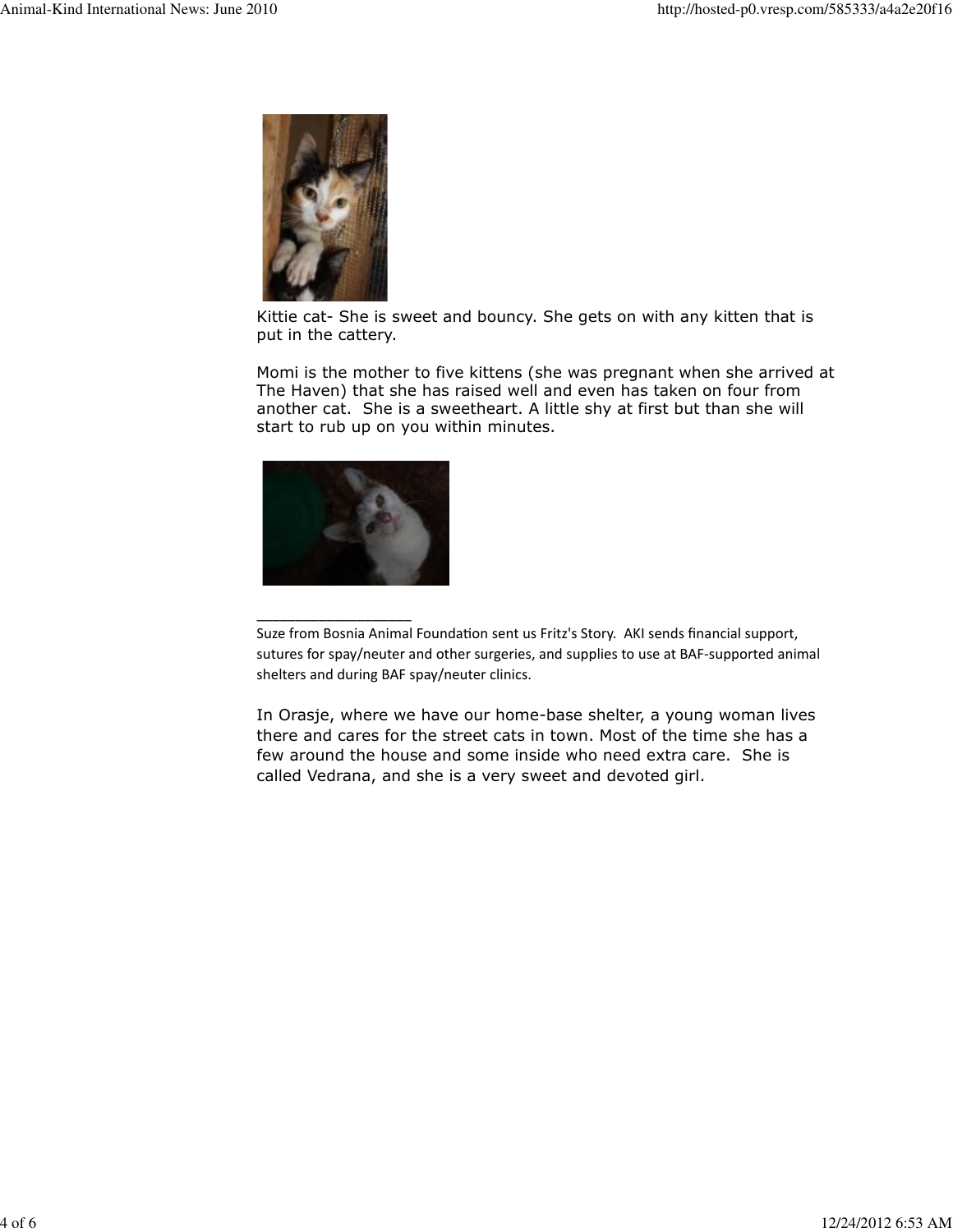

Vedrana told Svjetlana from the shelter about Fritz (photo above), an older male cat who had lived in front of the barbershop downtown for years. He lived there together with his little white girlfriend. We sterilized them before, so they would not have children anymore. The barber took care of them, and Svjetlana brought them food on a regular basis. We knew Fritz and his ladyfriend for some time, and he cuddled us when we passed all the time. The lady-cat was shy, and did not want any attention. The barber retired and asked the new owner to take over the care for the cute cats, which were also inside the shop when the weather would turn. The new owner said he would, so there would be no problems for the two cats.

After a few days the cats were removed from the shop, of course the new owner was not taking care of them, and chased them away. The new owner hit the little lady with his car on purpose and she died. Fritz was in danger. Vedrana and Svjetlana were in horror. The new owner threatened to poison Fritz, and he warned them to take the cat or he would kill it.

Vedrana took Fritz home, but being a cat that is used to live in the streets, he did not like staying inside. And when he could go outside to get some fresh air, he would immediately go back to the shop because that had been his home for years!

Unfortunately Fritz tested positive for cat-aids. We were very sad. But we knew we had to do something quick to make sure Fritz could be safe and happy for his remaining years. Fritz is now living with an older lady in Bosnia, she has many cats and dogs who will never be able to find a home because they are disabled or sick. He is very lucky. It is somewhere far from the barbershop, so no walking back for him!